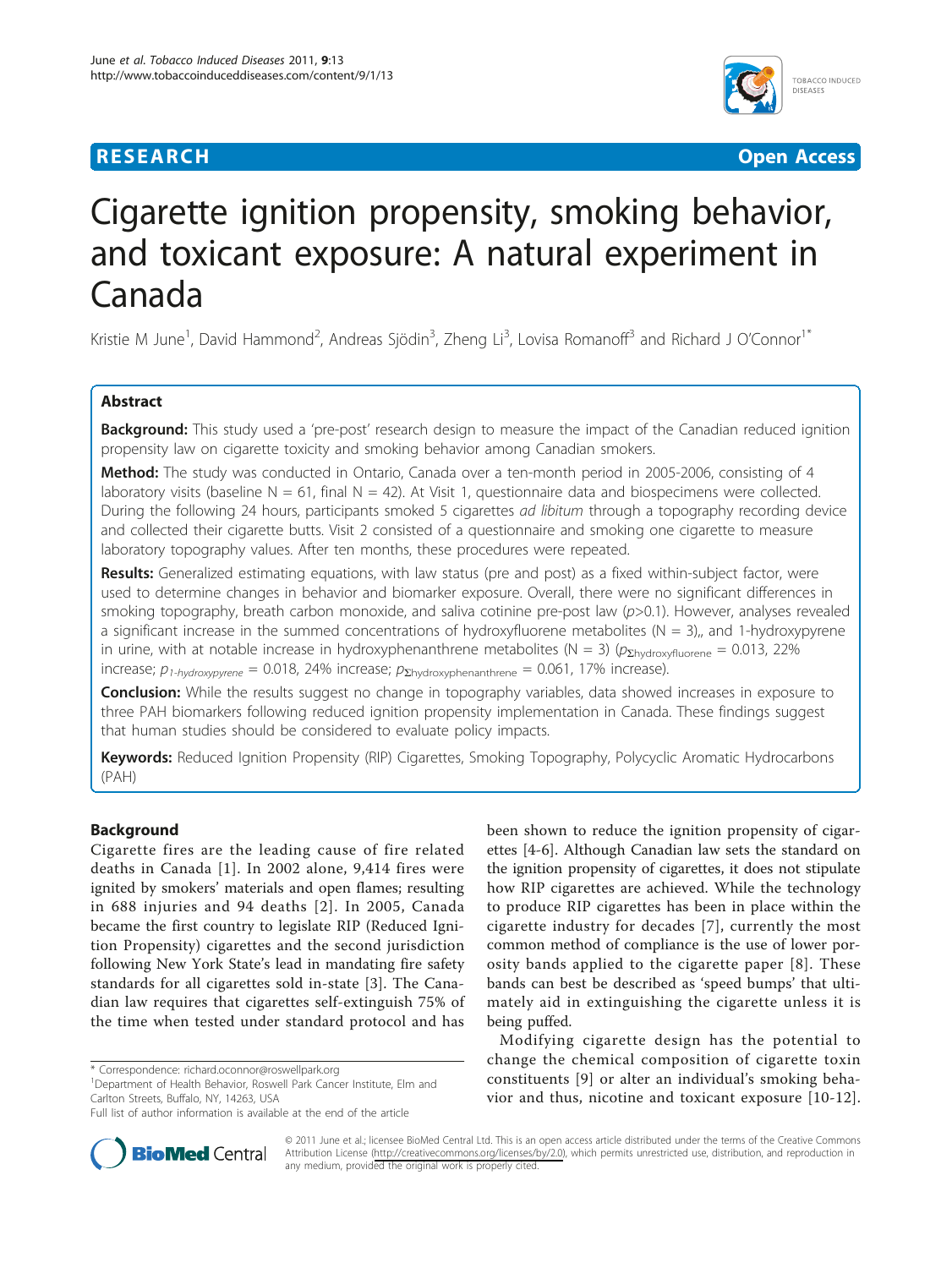Recently, O'Connor and colleagues [\[13\]](#page-6-0) examined the behavioral and chemical effects of switching smokers to RIP versions of three popular American brand cigarettes (Newport, Camel, and Marlboro). Overall, no changes in smoking behavior were observed and, although measurable increases in exposure to phenanthrene were seen in smokers after switching to RIP cigarettes, generally no significant differences in biomarkers of exposure were identified [[13\]](#page-6-0). At the same time, the effects of RIP regulation on exposure may be different in Canada given known differences in the blend of tobacco and the emissions profile relative to American cigarettes [\[14,15](#page-6-0)]. Cote and colleagues [[16](#page-6-0)] reported an evaluation of the impact of the Canadian RIP regulation on smoking behavior and exposure using 'yield-in-use' assessments of spent cigarette filters. They report no significant differences in tar and nicotine exposures when comparing smokers' samples collected before and after the law [[16\]](#page-6-0). However, the samples tested were independent groups, rather than a cohort. Studies utilizing cohorts of smokers may be more conducive to evaluating effects of policy changes, as demographic characteristics of the sample are consistent over time [[17\]](#page-6-0).

The goal of this study was to use a 'pre-post' evaluation design to measure the impact of the Canadian RIP law on smoking behavior and cigarette toxicity in Canadian smokers. Specifically, the study sought to take advantage of the natural experiment presented by the implementation of the Canadian RIP law to examine the stability of smoking topography over a ten month time period, pre and post RIP law. The study also examined variations in biomarkers of exposure to nicotine and polycyclic aromatic hydrocarbons (PAH's) studied by O'Connor et al. [[13\]](#page-6-0) before and after the RIP regulations were put into effect.

# Methods

# Participants

Participants were initially recruited from July through September 2005, prior to the implementation of Canada's RIP law. Eligibility criteria included being aged 18 to 55 years, smoking at least 100 cigarettes in their lifetime prior to the study, and having no intention to quit smoking in the next 6 months. Eligibility was further limited to those who smoked any of four leading Canadian brands (Players, DuMaurier, Number 7, and Peter Jackson). At the time of the study, these brands constituted over 50% of the Canadian market. Individuals with serious health conditions and females who were pregnant or planning to become pregnant were excluded from the study. Participants were required to provide written consent to participate.

# Materials and methods

Participants were recruited from the Kitchener/Waterloo region of Ontario, Canada for a ten month study examining behavioral and biomarker changes following the implementation of Canada's new RIP law. The study design is illustrated in Table 1. Participants were asked to visit the laboratory four times over a ten month period, twice pre-RIP law and twice post-RIP law. Pairs of visits at pre and post-RIP periods were scheduled 24 hours apart.

At visit 1, participants completed a 15-minute baseline survey assessing demographics (age, race, and gender) and smoking behavior with a focus on consumption for the previous 24 hours. Questions were also asked regarding perceptions on RIP cigarettes including taste, fire incidents, and re-lighting of cigarettes on self-extinguishment. Following the survey, both saliva and urine samples were taken as well as pre-smoking breath samples for alveolar carbon monoxide (CO) examination. Biomonitoring was conducted prior to the field analysis to avoid disturbance by simultaneously monitoring smoking topography and potentially altering behavior. Participants then smoked one cigarette and provided a post-smoking breath sample. Finally, participants were instructed on the procedures for the 24-hour field collection period, including the use of the CReSSmicro (Plowshare/Borgwaldt-KC, Richmond, VA) portable topography recording device, as well as being provided with a diary and container to store cigarette butts.

During the following 24 hours, participants were asked to smoke at least 5 cigarettes of their normal brand *ad* libitum through the CReSSmicro. They recorded the times of each cigarette smoked in the diary and saved each cigarette butt in the container provided in visit 1.

Participants returned to the lab the next day for visit 2, where they first completed a survey on their experiences using the CReSSmicro. Next, participants smoked one cigarette using the CReSSmicro in the presence of a laboratory assistant. The laboratory assistant scheduled

Table 1 Study timeline for pre-post evaluation of smoking behaviors and biomarker levels from smoking cigarettes

| Condition                              | Pre-RIP |       | Switch |                  | Post-RIP |       |   |
|----------------------------------------|---------|-------|--------|------------------|----------|-------|---|
| <b>Visit</b>                           |         | Field |        | 2 RIP Law Change | - 3      | Field | 4 |
| Product                                | N       | N     | N      | R                | R        | R     | R |
| <b>Breath CO</b>                       | X       |       |        |                  | Χ        |       |   |
| Saliva Cotinine                        | X       |       |        |                  | Χ        |       |   |
| <b>Urine PAH</b><br><b>Metabolites</b> | X       |       |        |                  | Χ        |       |   |
| Topography                             |         |       | X      |                  |          |       |   |

 $N = non-compliant$  cigarette;  $R = RIP$ -compliant cigarette

The timeline represents the treatments given to participants on each day of the study; Ontario, Canada, 2005-06.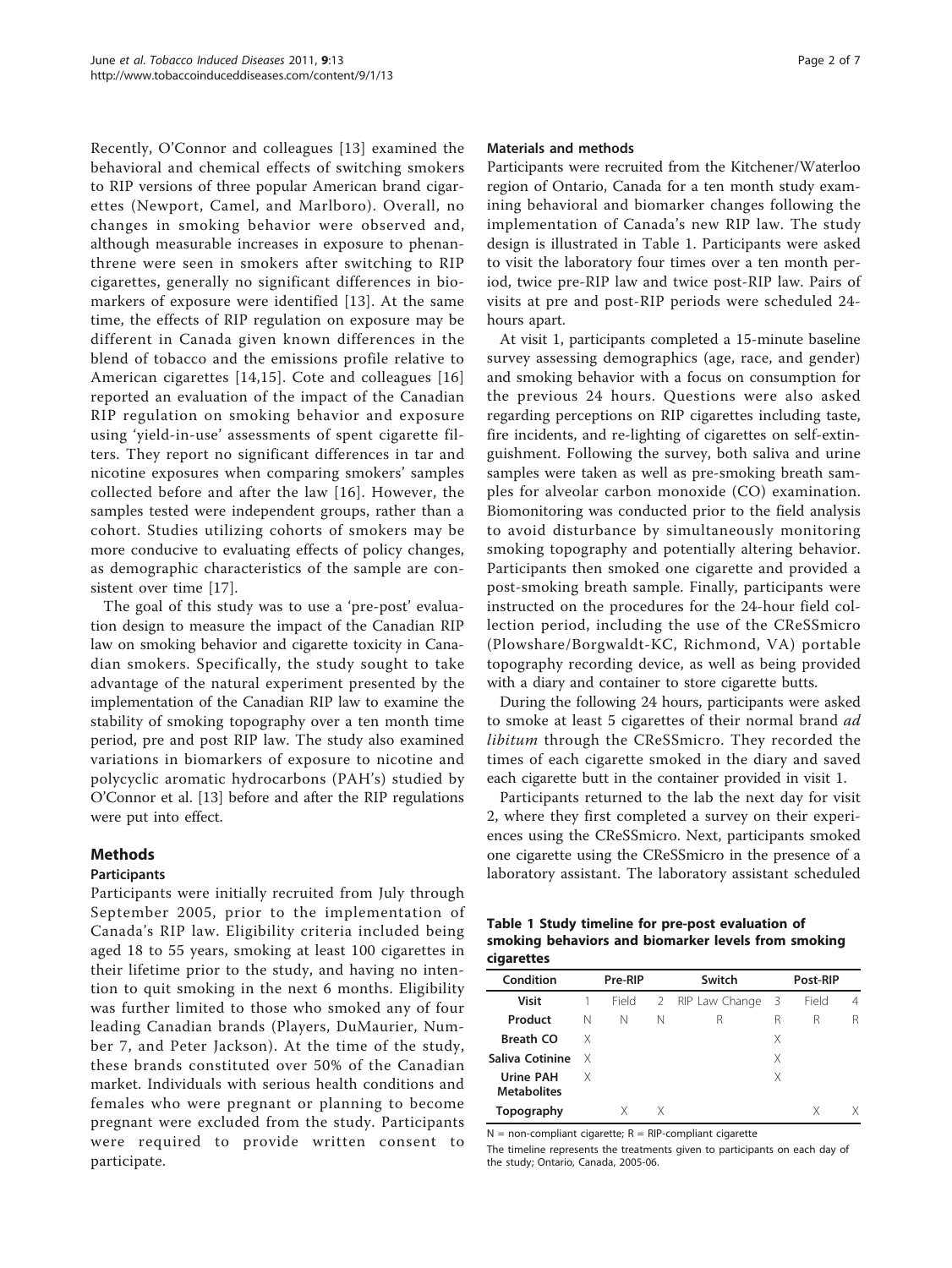post-RIP visits and reminded participants of follow-up procedures which were to occur after approximately 10 months, following the implementation of the RIP laws. Contact and back-up contact information was gathered in order to confirm follow-up visits and participants were given \$50CDN for their time and effort. Over the next ten months, laboratory assistants maintained contact with participants via mail and phone to maximize retention during the follow-up period.

The second half of the study followed the same design: two laboratory visits separated by 24-hours. At the conclusion of visit 4, participants were debriefed and provided with an additional \$50CDN for completing the post-RIP half of the study. The study protocol received ethics approval from the University of Waterloo and complied with the laws of the country in which they were performed.

# Experimental: Smoking behavior, exposure biomarker, and smoking measures

Measures for smoking behavior, exposure biomarkers, and smoking are described in detail by O'Connor et al. [[13\]](#page-6-0). Briefly, smoking topography was assessed using the CReSSMicro device (Borgwaldt-KC, Richmond VA). Exhaled CO was measured after a 15-second breathhold using a Micro+ device (Bedfont Scientific Ltd., Kent, UK). Saliva specimens were examined for cotinine concentration at an outside laboratory (Salimetrics LLC, University Park, PA). Urine specimens were measured for concentration of hydroxylated metabolites of naphthalene, fluorene, phenanthrene, and pyrene at the National Center for Environmental Health, Centers for Disease Control and Prevention, using gas chromatography isotope dilution high resolution mass spectrometry (GC-IDHRMS) [[18](#page-6-0)]. All biospecimens were stored at -80°C until study completion and tested simultaneously. Participants also completed questionnaires detailing number of cigarettes smoked as well as perceptions and beliefs regarding cigarette fires.

# Calculations

Differences in demographics and other smoking related variables between participants were assessed using frequency and descriptive measures. Changes in smoking behavior and biomarker exposure were examined using generalized estimating equations with law status (pre-RIP, post-RIP) as a fixed within-subjects factor. The model controlled for age (as a continuous variable), race (white, other), gender (male, female), and brand (Players, du Maurier, Number 7, and Peter Jackson). Polycyclic aromatic hydrocarbon (PAH) biomarker concentrations were expressed on a creatinine adjusted concentration basis (ng/g creatinine). The concentration of PAH biomarkers formed from the same parent compound were summed, i.e., 1-hydroxynaphthalene (1-NAP) and 2- NAP were summed to form naphthalene (NAP); 2 hydroxyfluorine (2-FLUOR), 3-FLUOR, and 9-FLUOR formed fluorine (FLUOR); and 1-hydroxyphenanthrene (1-PHEN), 3-PHEN, and 4-PHEN formed phenanthrene (PHEN). 1-hydroxypyrene (PYR) was analyzed singly. Both PAH biomarkers and cotinine were natural logarithm transformed pre-analysis, hence only geometric means are reported. Statistical significance was accepted at  $p<0.05$ , two tailed, using SPSS Version 16 (SPSS Inc., Chicago, IL).

# Results

# Participants' characteristics

Demographic data for participants at the start of the study can be found in Table 2. Overall, the recruitment sample included a greater number of males to females (54.1% to 45.9%). 'Caucasian' participants predominated. The majority of participants smoked du Maurier cigarettes (44.3%). Individuals were on average 32 years old, smoking since approximately 15 years of age, an average of 18 cigarettes per day. All participants reported smoking for a minimum of four years. Though the number of those who completed the full study dropped by 31% (final  $n = 42$ ), demographic characteristics of those who completed the study did not differ from the recruitment population on gender, brand, and age characteristics. Race information was only gathered post-RIP, so only

| Table 2 Demographic characteristics of recruited |
|--------------------------------------------------|
| participants (n = 61), Ontario, Canada, 2005-06  |

| Variable                                | Level            | Frequency   | Percent |
|-----------------------------------------|------------------|-------------|---------|
| Gender                                  | Male             | 33          | 54.1    |
|                                         | Female           | 28          | 45.9    |
| Race                                    | White            | 32          | 76.2    |
|                                         | Other            | 10          | 23.8    |
|                                         | Players          | 15          | 24.6    |
|                                         | du Maurier       | 27          | 44.3    |
| <b>Brand</b>                            | Number 7         | 7           | 11.5    |
|                                         | Peter<br>Jackson | 9           | 14.5    |
|                                         | Other            | 3           | 4.9     |
|                                         |                  | Mean (SD)   |         |
| Age                                     | Years            | 32.6 (12.3) |         |
| Age began smoking                       | Years            | 15.5(2.9)   |         |
| Years smoking current brand             | Years            | 8.1(8.5)    |         |
| Cigarettes per day                      | N                | 18.0(7.1)   |         |
| Time to first cigarette after<br>waking | Minutes          | 39.9 (56.2) |         |

The table represents the demographics of the sample population at baseline by way of gender, race, brand, and age characteristics. Both raw frequency and percent out of the whole are depicted for categorical variables and mean values are represented for all continuous variables.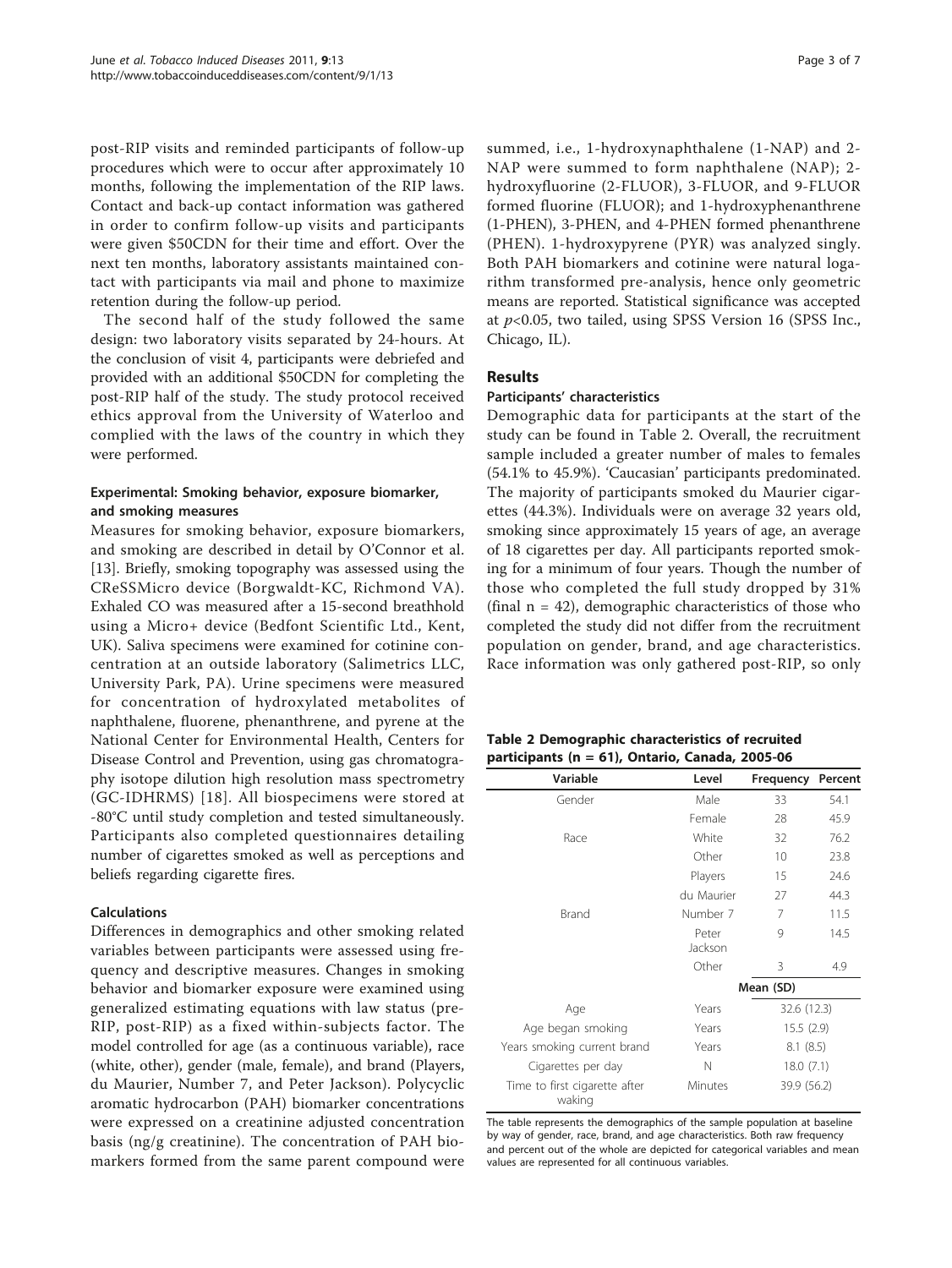those who completed the entire study were asked to reveal their race.

# Self-reported smoking behaviors Self-reported cigarette self-extinguishment

At baseline, more than half (51.2%) of participants reported their cigarettes 'never' self-extinguished while smoking. However, after the RIP laws were put into effect, 24.4% reporting their cigarettes 'never' self-extinguished. These results were met by an increase in participants reporting that their cigarettes self-extinguished 'sometimes' only 14.6% pre-RIP regulations to 31.7% of the time post regulations. Overall, McNemar-Bowker's test revealed that difference in participants perceiving cigarettes to self extinguish after the RIP law (reports of Never, Sometimes, Always self-extinguishing pre vs. post law) was not statistically significant ( $p = 0.092$ ).

# Cigarette consumption - cigarettes per day (CPD)

Overall, there was no significant change in cigarette consumption before and after the RIP laws ( $M_{\rm CPD\ Pre\text{-}RIP}$  $= 17.6$ ,  $M_{CPD\ Post-RIP} = 17.1$ . After the RIP laws were put into effect, although minimum CPD decreased by 2 cigarettes and maximum CPD increased by 2 cigarettes, the difference was not statistically significant ( $p =$ 0.724). After removing potential outliers, which were defined as any change > 10 cpd in either direction, we saw similar results ( $M_{CPD\ Pre-RIP}$  = 13.7,  $M_{CPD\ Post-RIP}$  = 14.9;  $p = 0.191$ ).

# Smoking topography

Mean values pre and post law are shown in Table 3. Overall, there were no significant difference between pre and post law time periods on any topography variables. A significant effect on puff count was observed for race and brand, with all other individuals taking more puffs than white participants ( $B_{\text{Other}} = 2.50$ ,  $p = 0.023$ ) and Peter Jackson smokers taking significantly fewer puffs than Players smokers ( $B_{\text{Peter Jackson}} = -4.15$ ,  $p = 0.002$ ).

A trend in race was also observed for average flow, and statistical significance was revealed for duration of puff; such that white participants smoked less intensively on the measures of velocity ( $B_{Other} = 4.42$ ,  $p = 0.052$ ) and more intensively on duration of puff ( $B_{\text{Other}} = -349.68$ , p = 0.006). Inter-puff interval and volume, on the other hand revealed significant differences in gender and brand such that females waited shorter amounts of time in between puffs compared to males ( $B_{\text{Females}}$  =  $-3602.56$ ,  $p = 0.026$ ), but took in marginally less volume per puff ( $B_{\text{Females}} = -8.97$ , p = 0.040). Peter Jackson, Number 7, and du Maurier smokers all waited longer amounts of time in between puffs compared to Players smokers ( $B_{\text{Peter Jackson}} = 13291.73$ ,  $p < 0.001$ ;  $B_{\text{Number 7}} =$ 5629.60  $p = 0.032$ ;  $B_{du \text{ Maurier}} = 5495.17$ ,  $p = 0.003$ ). There were no differences between any covariates on the measure of total volume ( $p > 0.1$ ). Age was not significant association with any topography variable. Adjusting for cotinine had no effect on any observed topography variable.

# Exposure biomarkers

## Carbon monoxide (CO)

A non-significant increase in exhaled CO was shown between the two time points. Mean values are shown in Table [4.](#page-4-0) There was a significant difference in brand such that participants who smoked Number 7 Reds showed higher CO levels than participants who smoked Players ( $B = 2.09$ ,  $p = 0.027$ ). There were no additional differences in gender, race, or brand. However, we did observe as individuals aged, their alveolar CO also increased ( $B_{\text{age}} = 0.12$ ;  $p < 0.001$ ). As expected, total volume of smoke was positively associated with CO (B  $= 0.002$ ,  $p < 0.05$ ). Adjusting for cotinine had no effect on observed CO.

# **Cotinine**

We found no significant difference in cotinine after the RIP law was put into effect. Mean values are displayed

|  | Table 3 Model-adjusted mean smoking topography characteristics (n = 42), Ontario, Canada, 2005-06 |
|--|---------------------------------------------------------------------------------------------------|
|--|---------------------------------------------------------------------------------------------------|

| Topography<br>Variable       | Pre (95% CI)         | Post (95% CI)        | Change   | B          | р     |
|------------------------------|----------------------|----------------------|----------|------------|-------|
| Total Volume                 | 834.9 (733.1, 936.7) | 831.7 (745.8, 917.6) | 0.30%    | $-3.17$    | 0.95  |
| Puff Count                   | 14.1 (12.7, 15.5)    | 14.2 (12.6, 15.9)    | 1.20%    | 0.17       | 0.815 |
| Per Puff Volume<br>(mL)      | 59.6 (54.2, 64.9)    | 60.3 (54.9, 65.8)    | 1.30%    | 0.76       | 0.712 |
| Puff Velocity<br>(mL/sec)    | 36.8 (33.8, 39.8)    | 37.2 (34.9, 39.6)    | 1.20%    | 0.45       | 0.738 |
| Duration of Puff<br>(sec)    | 1.7(1.6, 1.9)        | 1.7(1.6, 1.9)        | 1.20%    | 20.66      | 0.719 |
| Inter Puff Interval<br>(sec) | 19.2 (17.0, 21.4)    | 17.9(15.1, 20.6)     | $-7.20%$ | $-1376.49$ | 0.331 |

Note: Model adjusted for age, gender, race/ethnicity, and brand

The above table represents the average values, percent change Pre and Post RIP compliance, B and statistical significance for all topography variables. The model is adjusted for age, gender, race, and brand covariates. All participants who did not complete the study were excluded for analysis.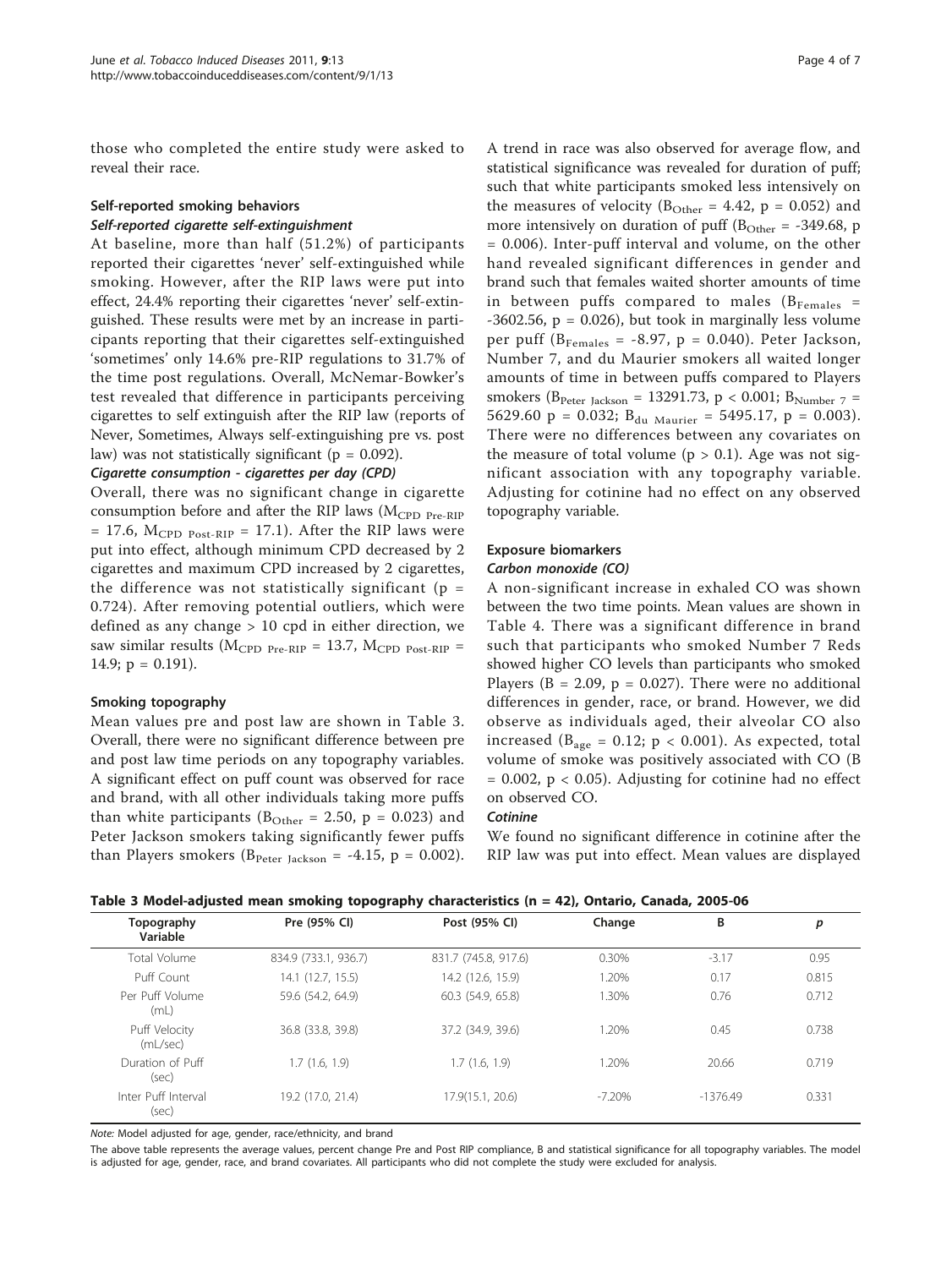<span id="page-4-0"></span>Table 4 Model-adjusted mean saliva and urinary biomarker levels pre- and post-law, Ontario, 2005-06

| <b>Biomarker</b>                            | Pre (95% CI)               | Post (95% CI)              | Change | B    | $\boldsymbol{p}$ |
|---------------------------------------------|----------------------------|----------------------------|--------|------|------------------|
| Breath CO (ppm)                             | $4.6$ $(3.7, 5.4)$         | $4.8$ $(3.9, 5.7)$         | 4.3%   | 0.26 | 0.580            |
| Saliva Cotinine <sup>2</sup><br>(nq/mL)     | 303.9 (242.0, 381.7)       | 351.1 (291.6, 422.6)       | 15.5%  | 0.14 | 0.126            |
| Urine Naphthols <sup>2</sup><br>(NAP)       | 20046.3 (16281.8, 24681.3) | 22904.8 (19809.2, 26481.5) | 14.3%  | 0.13 | 0.209            |
| (ng/g creatinine)<br>Urine                  |                            |                            |        |      |                  |
| Hydroxyfluorenes <sup>2</sup><br>(FLUOR)    | 2616.3 (2121.1, 3226.7)    | 3196.1 (2651.3, 3852.6)    | 22.2%  | 0.20 | 0.013            |
| (ng/g creatinine)<br>Urine                  |                            |                            |        |      |                  |
| Hydroxyphenanthrenes <sup>2</sup><br>(PHEN) | 469.1 (391.4, 562.3)       | 546.6 (458.2, 652.0)       | 16.5%  | 0.15 | 0.061            |
| (ng/g creatinine)<br>Urine                  |                            |                            |        |      |                  |
| 1-hydroxypyrene <sup>2</sup><br>(PYR)       | 162.4 (124.0, 212.7)       | 200.6 (155.6, 258.6)       | 23.5%  | 0.21 | 0.018            |
| (ng/g creatinine)                           |                            |                            |        |      |                  |

Notes: Means adjusted for age, gender, race/ethnicity, brand, total volume, IPI, velocity

1. Arithmetic mean

2. Geometric mean

The table above shows the geometric average values, percent change Pre and Post RIP compliance, B and statistical significance for all biomarker variables. The model is adjusted for age, gender, race, brand, and topography covariates. All significant changes are noted by bold p values. All participants who did not complete the study were excluded for analysis.

in Table 4. Again, as expected, we did observe an association between total volume and cotinine ( $B = 0.001$ , p < 0.05). Since smokers were free to smoke ad libitum throughout the course of the study, we have no reason to believe that this change could be due to alterations in cigarette consumption directly before the study session. Additionally, we found no significant difference in cotinine for any other covariates the model controlled for.

# Polycyclic aromatic hydrocarbon metabolites (PAH)

Results showed small but statistically significant increases in most PAH biomarker concentrations on a creatinine adjusted concentration basis after the implementation of the RIP law. Mean values are depicted in Table 4. Urinary metabolites of fluorene (FLUOR) and pyrene (PYR) significantly increased at follow-up ( $B_{After}$ ) Lip Laws = 0.20,  $p = 0.013$ ;  $B_{After Lip Laws} = 0.21$ ,  $p =$ 0.018), while the increase of phenanthrene (PHEN) metabolites was notable, but nonsignificant ( $B = 0.15$ , p = 0.061). Napthalene (NAP), FLUOR, and PHEN PAH biomarker metabolite values revealed a significant brand difference such that people who smoked Peter Jackson, Number 7, and du Maurier cigarettes exhibited lower PAH levels than Players ( $p < 0.05$ ). PYR showed a significant brand difference in that Peter Jackson and Number 7 smokers exhibited lower PYR levels than Players smokers ( $p < 0.01$ ). Additionally, there was a marginally significant difference by race for NAP metabolites. NAP values were lower in all other participants than white individuals ( $B_{\text{Other}} = -0.40$ ,  $p = 0.024$ ). There were no

differences in gender, age, or topography for any biomarker values ( $p > 0.1$ ). Further tests on the individual NAP biomarkers revealed that, although 2-NAP increased marginally after the RIP laws ( $B = 0.18$ ,  $p =$ 0.053), 1-NAP did not (B = 0.11, p = 0.378). Summed results were non-significant ( $B = 0.13$ ,  $p = 0.209$ ). Adjusting for cotinine had no effect on findings related to PAH biomarkers.

## **Discussion**

The goal of this study was to examine if switching smokers from conventional cigarettes to RIP - standard cigarettes would produce a change in smoking behavior and/or biomarker level. However, unlike an experimental switching design, this study allowed for the observation of smokers naturally adopting use of the modified products. Any substantial change in either behavior or biomarker value could have implications on the cigarette's health risk to the smoker. The results indicate that the RIP cigarette design change did not lead to alterations in either cigarette consumption or smoking topography. This disconfirms the hypothesis that smokers switching to RIP cigarettes would puff considerably more intensively or consume more cigarettes to compensate for the self-extinguishing feature of RIP compliant cigarettes.

That being said, urinary PAH biomarker values were consistently elevated after the cigarette design change (14.3-23.5% higher), adjusting for topography and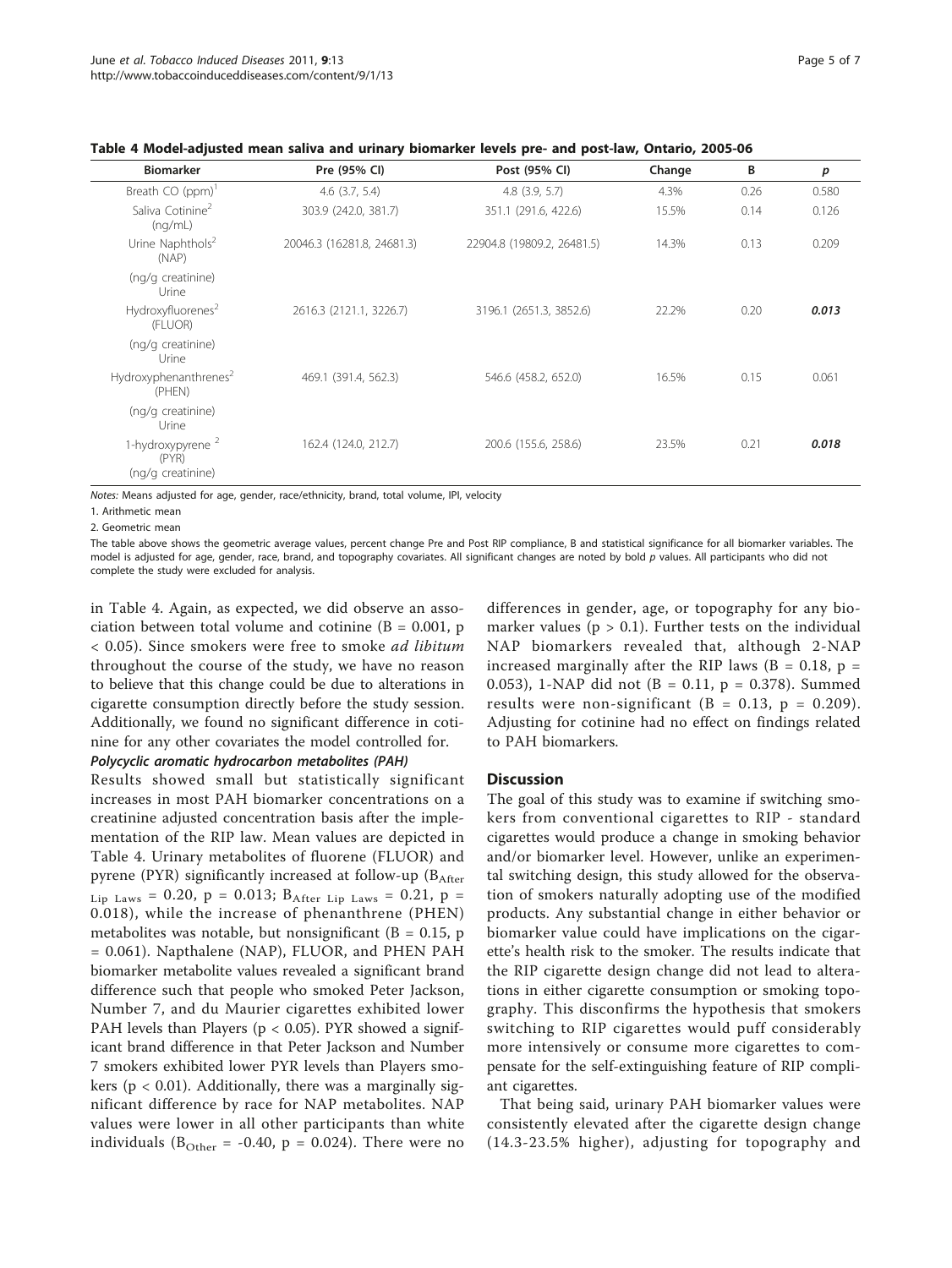demographics. Hydroxyfluorene (FLUOR) and 1-hydroxypyrene (PYR) increased significantly (22.2% and 23.5% increase respectively). Though the increase in hydroxyphenanthrene (PHEN) was statistically non-significant, there was observed a notable increase (16.5%,  $p =$ 0.061). This is a concern because of the association of these biomarkers with benzo[a]pyrene, a known human carcinogen. The magnitudes of change are higher than that observed by O'Connor et al. [\[13\]](#page-6-0) in American smokers, though the mean biomarker values are in the same range. However, unlike the American study, the observed increases in Canada were consistent across all biomarkers tested. These inconsistencies between studies may reflect differences in the study designs (naturalistic versus experimental) and/or duration of observation (10 months versus 18 days). The broader toxicological implications of these results are unclear. At least one study has demonstrated that there is no difference in toxicology both in vitro (genotoxicity or cytotoxicity) and in vivo (dermal promotion studies with mice) between traditional and banded RIP cigarettes [[19\]](#page-6-0). In addition, While Brzeznicki and colleagues determined the half-life of urinary 1-PYR to be 9.8 hours, half-life information on other PAH biomarkers is scarce [[20](#page-6-0),[21](#page-6-0)]. Given the OH-PAH metabolites in this study are formed by similar biological pathways, we can suspect that they also share a similar half-life to PYR [[21](#page-6-0)]. Thus, we do not believe that any change in metabolites is due to length of time between cigarette and time of sample. However, changes in exposure levels could reflect modifications to cigarette design that were unrelated to RIP laws. Tobacco companies have the opportunity to change the tobacco blend and other design characteristics of their cigarettes at any point. Further studies are needed with a larger number of subjects before any firm conclusions can be drawn.

Although this study allowed for observation using a clean pre-post study design in both laboratory and natural settings, there were several limitations. A large limitation included the lack of mainstream smoke emissions data and toxicity reports directly assessing differences based on design change. Though the scope of this study was biobehavioral, future research should examine the emissions of the cigarettes themselves and assess the extent to which these could contribute to altered PAH levels. This could provide further insight into the actual toxicity of the cigarettes pre and post RIP regulation. Second, since the final sample size was low  $(N = 42)$ , it may not be representative of the total Canadian population of smokers. We adjusted any differences in demographics by controlling for age, gender, race, and brand of cigarette smoked. Third, our study spanned a 10 month time period, and while participants were still living in the Waterloo area, we

cannot guarantee that their exposures to other sources of PAH (e.g., diet, local environment) were consistent at both time points. Finally, we only examined leading Canadian cigarette brands, including Peter Jackson, Number 7, du Maurier, and Players. Since this study, the market for contraband cigarettes smuggled into Canada has grown considerably, particularly in Ontario. Thus, since the gain in popularity, it may be worthwhile to take contraband cigarettes into account. While Health Canada testing has showed these cigarettes to have similar emissions profiles as leading brands, testing for RIP compliance has not been reported [[22\]](#page-6-0).

# Conclusions

Overall, we found little change in both behavior and exhaled CO levels when switching smokers from traditional to RIP cigarettes. We did observe significant increases in PAH biomarker levels (22.2% in FLUOR and 23.5% in 1-PYR). Toxicological implications of these changes are currently unknown. Although RIP cigarettes are primarily designed to reduce fire risk, considerations regarding heath implications of cigarette design change should also be taken into account.

#### List of abbreviations

CO: carbon monoxide; CPD: cigarettes per day; FLUOR: sum of concentrations of 2-, 3-, & 9-hydroxy fluorine expressed as ng/g creatinine; NAP: sum of concentrations of 1-,& 2-hydroxy naphthalene expressed as ng/ g creatinine; PAH: polycyclic aromatic hydrocarbons; PHEN: sum of concentrations of 1-, 3-, & 4-hydroxy phenanthrene expressed as ng/g creatinine; PYR: 1-hydroxy pyrene expressed as ng/g creatinine; RIP: reduced ignition propensity.

#### Acknowledgements

Funding was provided by National Cancer Institute at the National Institutes of Health (R01CA117108 to RJO) and a grant from the Roswell Park Alliance Foundation. The findings and conclusions in this report are those of the authors and do not necessarily represent the views of the Centers for Disease Control and Prevention or the U.S. Department of Health and Human Services. The use of trade names and commercial sources is for identification only and does not constitute endorsement by the U.S. Department of Health and Human Services or the Centers for Disease Control and Prevention.

#### Author details

<sup>1</sup>Department of Health Behavior, Roswell Park Cancer Institute, Elm and Carlton Streets, Buffalo, NY, 14263, USA. <sup>2</sup>Department of Health Studies and Gerontology, University of Waterloo, 200 University Avenue West, Waterloo, ON N2L 3G1 Canada. <sup>3</sup>National Center for Environmental Health, Centers for Disease Control and Prevention, 1600 Clifton Rd., Atlanta, GA 30333, USA.

#### Authors' contributions

RJO, DH, and AS designed the study. ZL and LR led the laboratory analyses. KJ led data analysis and wrote the first draft. All authors contributed to manuscript drafting and approved the final version.

#### Competing interests

The authors declare that they have no competing interests.

Received: 19 August 2011 Accepted: 21 December 2011 Published: 21 December 2011